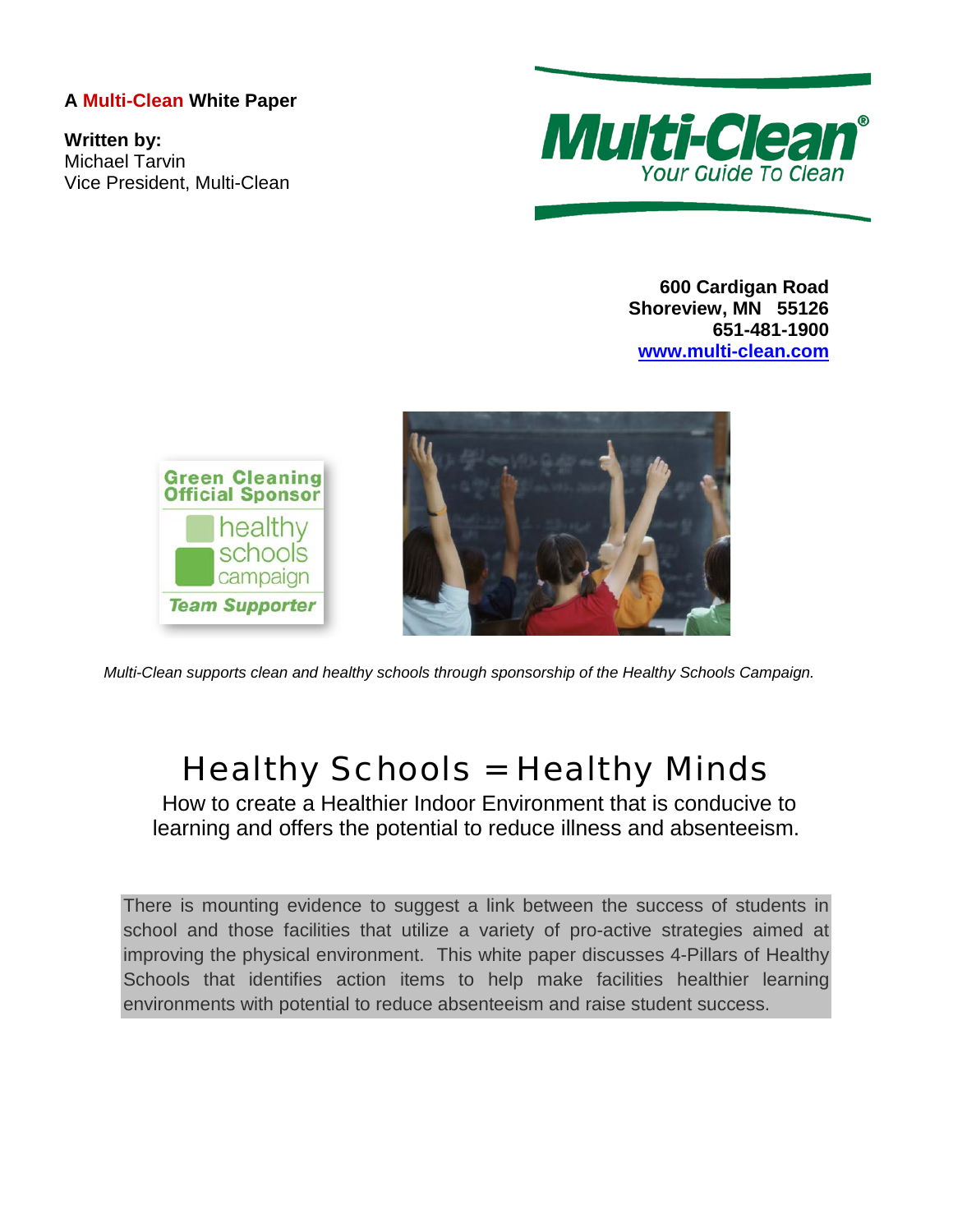| <b>Contents</b>          |   |  |
|--------------------------|---|--|
|                          |   |  |
| Introduction             | 2 |  |
| <b>Problem Statement</b> | 2 |  |
| The 4-Pillars            | 3 |  |
| Summary                  | 5 |  |
| Resources                | 5 |  |

<span id="page-1-0"></span>

## <span id="page-1-1"></span>**Introduction**

Illness related absenteeism and nearly epidemic rates of asthma amongst school age children is creating a clear call to action to improve the indoor environment in public

and private schools. There is credible research suggesting that students attending schools in poor condition score lower on standardized tests than students who attend schools in good condition.

## **Problem Statement**

The public tends to expect that facilities, especially our schools, are well maintained. Yet there remains a huge disconnect between public expectations and the cost to maintain a facility. Cleaning and Maintenance operating budgets remain a sacrificial lamb when the budget ax falls. Maintaining a facility should no longer be taken for granted, for it is the health of our students and teachers that can be impacted.

When children are absent from school due to illness, they fall behind. When they are present, but ill in school, there capacity to learn is impaired. Average daily attendance (ADA) rates have been shown to improve and dropout rates decrease when adequate budgets are provided to minimize maintenance backlogs. Further improvement has been demonstrated by reducing the area that each custodian must  $m$ aintain. $^2$ 

Within the scope of budget realities, schools can still make improvements by changing from reactive maintenance to pro-active maintenance.

We have identified the 4 Pillars of success, that when addressed in combination, have the potential to produce a dramatically improved indoor environment that is healthier for all building occupants. At the same time, addressing all components within the 4-Pillars can result in the improving the schools overall environmental impact.

Average Daily Attendance (ADA) rates improve by 1 student for each 1000 ft<sup>2</sup> reduction in the area each custodian must maintain.

Providing an annual budget that minimizes maintenance backlogs has been shown to increase ADA rates by 4-5 students and reduce dropout rates by 10-13 students per 1000.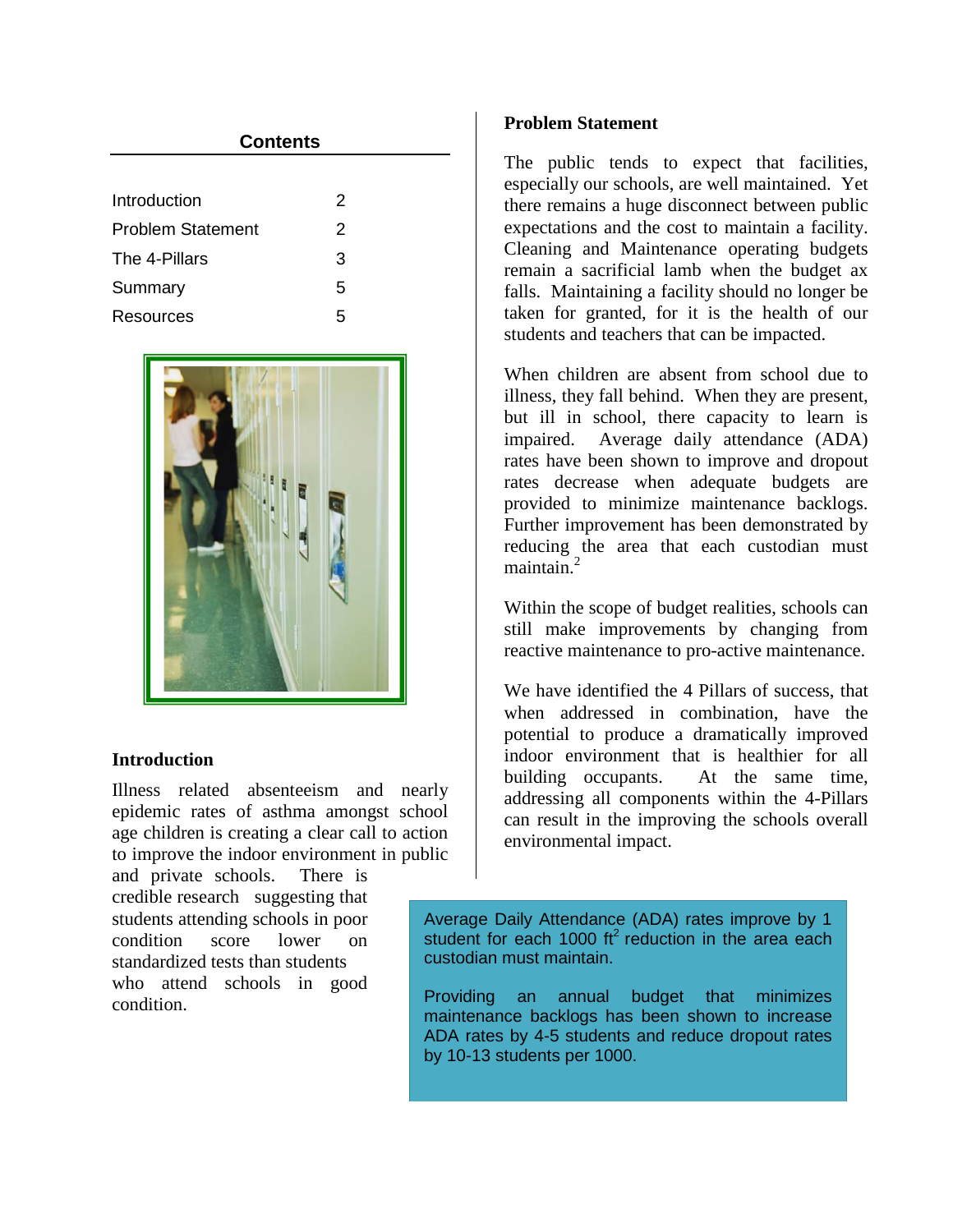www.multi-clean.com Email: infomc@minutemanintl.com Phone: 1-800-433-6816

## **The K12 Healthy Schools 4-Pillars**

To create a healthier and more productive environment for students, teachers, and staff, we identify 4 Pillars for which schools can develop successful strategies. Taken individually, each area has merit, but when all 4 Pillars are addressed, the ultimate goal of improving the learning environment can be achieved.

- 1. Health and Wellness
- 2. Indoor Air Quality
- 3. Cleaning and Maintenance
- 4. Pollution Prevention

## **I. Health & Wellness**

Absenteeism due to illness can reach epidemic proportions during the cold and flu seasons.

Presenteeism was a term coined to define the presence of

children at school when they are ill. With many parents both working full time and more single parent households, more children end up in school sick. This creates the opportunity for the further spread of germs and illness.

**Hygiene Habits:** Regular hand washing remains one of the keys to preventing the spread of illness. The problem is getting adults



and children to routinely wash their hands. To be successful, easy access to soap and water or instant sanitizers is just a start. Education and motivational programs designed to help even the youngest of children are readily available for schools to utilize and follow. See resource B on page 5 or [click here.](http://www.itsasnap.org/snap/about.asp)

**Infection Control Program**: An infection control program is a proactive program designed to minimize transmission of illness from one individual to the next.

The Centers for Disease Control has created a variety of tools for influenza prevention including guidance on how to clean and disinfect schools to prevent the flu. See resource D on page 5 or [click here.](http://www.cdc.gov/flu/pdf/freeresources/updated/cleaning_disinfecting_schools.pdf)

You might be surprised to learn the teacher's desktop can be one of the most germ laden surfaces in the classroom. This

High Touch Surfaces can be defined as surfaces frequently touched by multiple people. Examples include door knobs, desk, light switches, etc., are a source for spreading illness that could be addressed.

is an example of a High Touch Surface, one that is frequently touched by many different people. A cleaning & disinfection program should focus on high touch surfaces.

#### **Green is Only a Beginning.**

Many schools have felt that by using green products, all that is needed to be done has been done to make schools healthier. The reality, using

green products is only one small step in the right direction. Addressing all facets of building maintenance that can impact the indoor and outdoor environment is what is required.

To get started, a school should develop a Green Cleaning Policy that defines the commitment of school administration and staff and broadly outlines strategies for the green cleaning program. The Healthy Schools Campaign has examples of Green Cleaning Policies in the **Quick and Easy Guide to Green Cleaning.** See resource F on page 5 to learn more.

Occupant feedback is important. It is highly recommended to routinely send out surveys soliciting feedback as a way to assess what is working and what needs to be improved upon.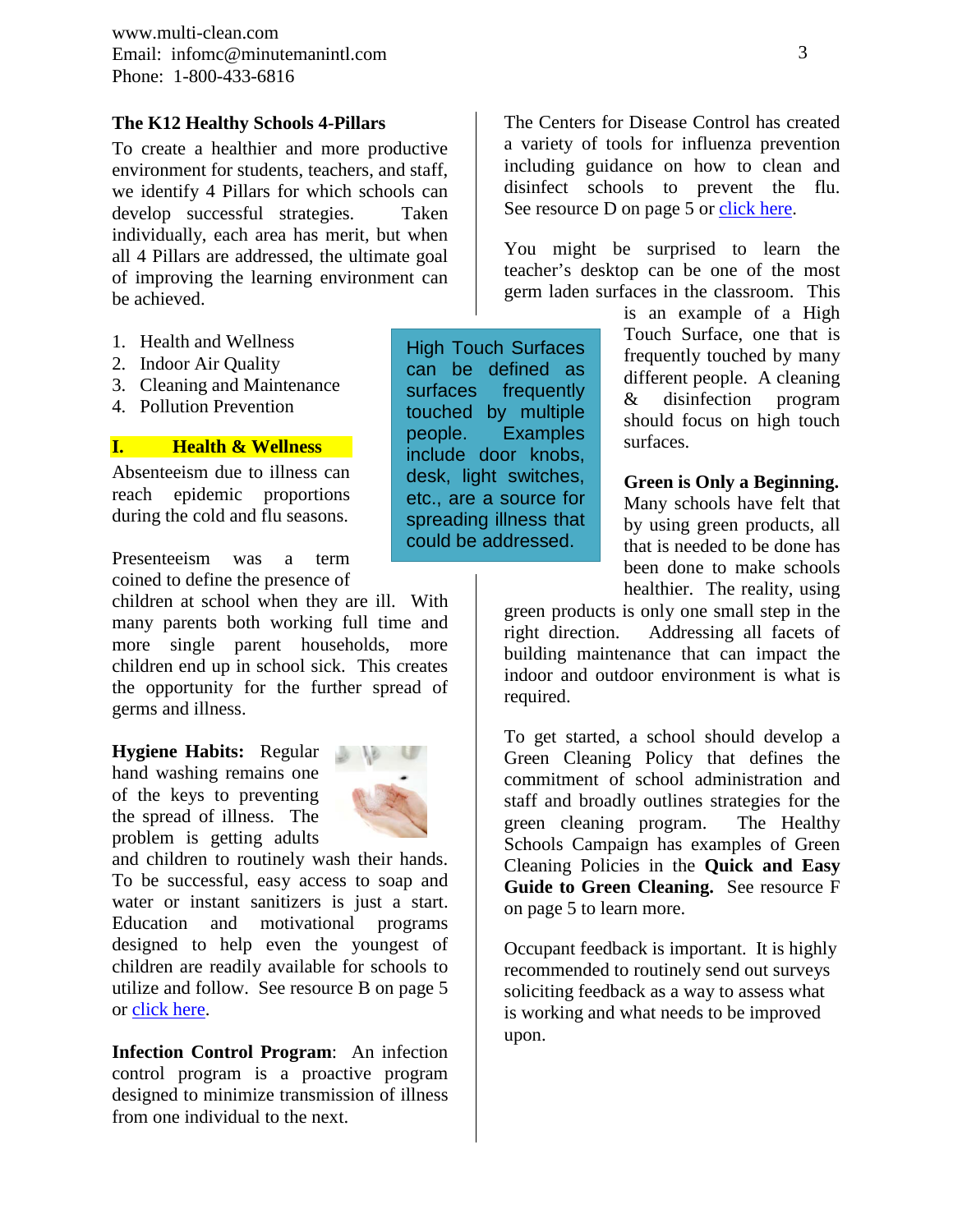www.multi-clean.com Email: infomc@minutemanintl.com Phone: 1-800-433-6816

## **II. Indoor Air Quality**

The EPA has estimated that nearly 50% of our public schools have had some issues related to poor indoor air quality. Asthma is a primary cause of school absenteeism, accounting for 14.7 million missed school days per year. Indoor Air Quality (IAQ) problems in schools persist -- the presence of mold, dust mites, cockroaches, pet dander, and certain chemicals can trigger asthma attacks and other illnesses.



To improve Indoor Air Quality, the EPA offers 6 Technical Solutions:

- 1. **HVAC** system, namely how air is exchanged and filtered through the facility. Proper maintenance and monitoring of this system.
- 2. Identify areas likely to promote **mold** growth and repairing/fixing the source.
- 3. **I**ntegrated **P**est **M**anagement helps identify the source of pest and uses prevention strategies to limit use of pesticides.
- 4. **Cleaning and Maintenance** of facilities goes back to the green cleaning process.
- 5. **Material Selection** used in construction that have limited off gas potential.
- 6. **Source Control:** Using entrance matting and modifying cleaning frequencies based upon usage intensity. Proper types, amount and maintenance of walk off matting prevents dirt to be spread through the facility. More frequent

maintenance of areas closer to entries further prevents the intrusion of dirt in a facility and associated labor needed to remove it.

[Take the Test:](http://www.cdc.gov/niosh/docs/2004-101/chklists/6indoo~1.htm) The CDC has developed an excellent self assessment checklist that helps identify specific areas to be addressed in an IAQ improvement program. See resource C on page 5.

The EPA has developed IAQ resources to help schools improve indoor air quality. The **[EPA Tools for Schools](http://www.epa.gov/iaq/schools/)** program is an excellent, comprehensive program designed to help schools improve IAQ.

## **III. Cleaning and Maintenance**

The process of maintaining a facility is always a challenge. It often seems that other functions have a greater level of professionalism, training, and follow a more structured process. When it comes to cleaning, sometimes it is taken for granted that everyone knows how to clean. Formal training, a structured cleaning process, and accountability are required.

| <b>Key Points</b>                    |
|--------------------------------------|
| Service Delivery Plan                |
| <b>Standard Operating Procedures</b> |
| Work Orders / Custodial Checklists   |
| <b>Regular Inspections</b>           |
| <b>Green Cleaning Policy</b>         |
| <b>Entrance Matting</b>              |
| Green Chemicals, Supplies, Equipment |

A service delivery plan states how staff will be deployed to clean and maintain the facility with greatest efficiency. Once this is accomplished, staff can be trained on standard operating procedures for each job function. Implementation involves the use of written work orders and/or custodial checklists to insure workers accountability for the tasks assigned to them. Finally,